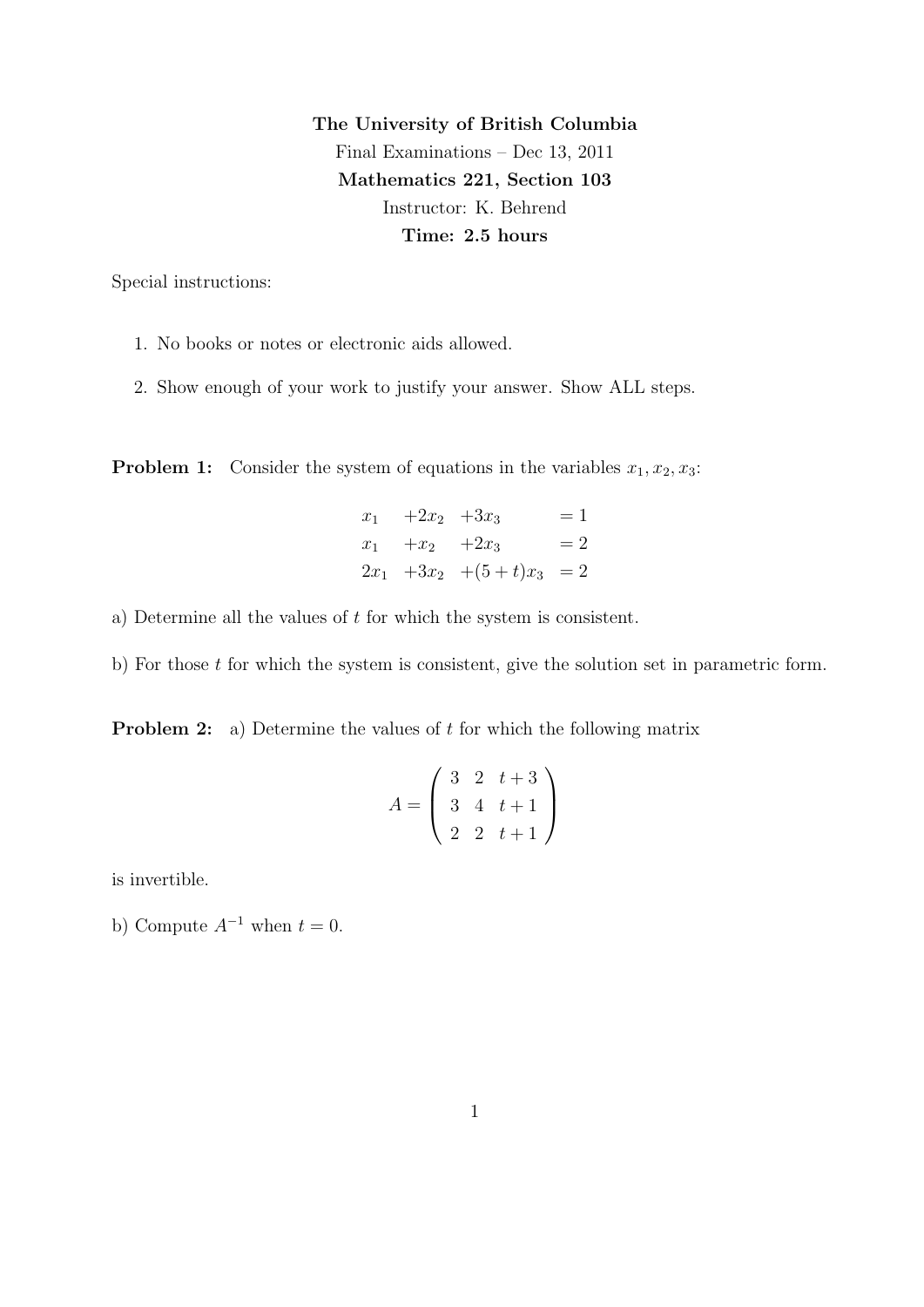Problem 3: a) Consider the matrix

$$
A = \left(\begin{array}{cc} -6 & 8\\ -4 & 6 \end{array}\right)
$$

Compute the eigenvalues of A and a non-zero eigenvector for each eigenvalue.

b) With A as above, compute  $\det(B)$ , where  $B = A^2 + 3A + 2I$ .

Problem 4: Let

$$
A = \begin{pmatrix} 2 & 0 & 0 \\ 1 & 0 & -1 \\ -1 & 2 & 3 \end{pmatrix}
$$

Then is A diagonalizable? Explain your answer.

b) True or false (explain your answer): If  $v$  is an eigenvector for the invertible matrix  $A$ , then v is also an eigenvector for the matrix  $A^{-1}$ .

**Problem 5:** a) Find the standard matrix of the linear transformation of  $\mathbb{R}^3$  which reflects across the yz-plane.

b) Let

$$
b_1 = \begin{pmatrix} 1 \\ -1 \end{pmatrix} \qquad b_2 = \begin{pmatrix} 1 \\ 0 \end{pmatrix} \qquad b_3 = \begin{pmatrix} 3 \\ 4 \end{pmatrix}
$$

Let T denote a linear transformation of  $\mathbb{R}^2$  such that

$$
T(b_1) = \begin{pmatrix} 1 \\ 1 \end{pmatrix} \quad \text{and} \quad T(b_2) = \begin{pmatrix} 1 \\ 2 \end{pmatrix}
$$

Find  $T(b_3)$ , and give the matrix of T with respect to the standard basis of  $\mathbb{R}^2$ .